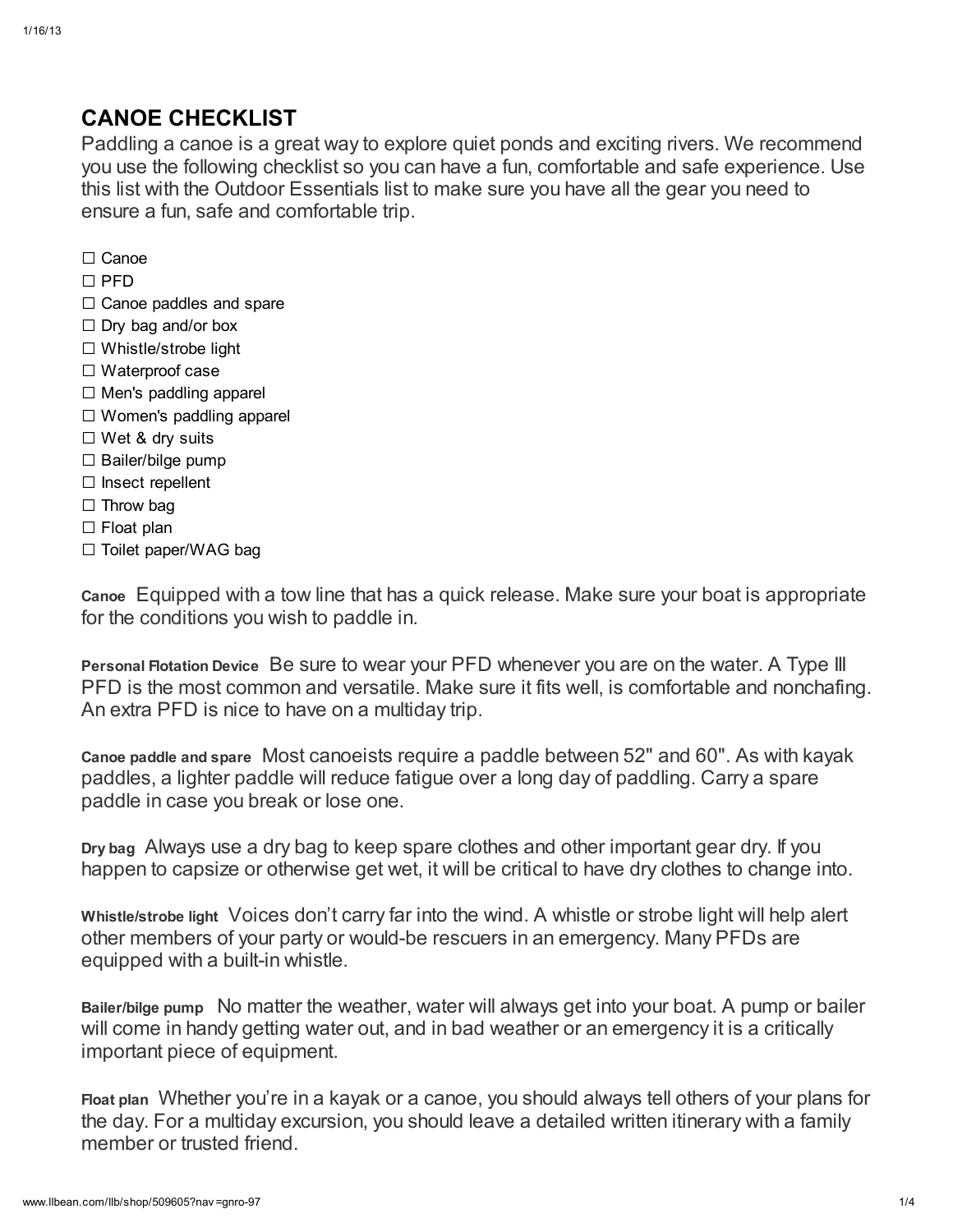Toilet paper/WAGbag If you're camping out, be aware of carry in/carry out regulations. For example, many wilderness canoe/kayak campsites require you carry all waste out. A bucket and WAG (Waste Alleviating and Gelling) bag is a great way to collect, store and transport human waste from camping areas.

## Paddling apparel

Dress for the water temperature, not the air temperature. Cold-water hypothermia can be a real danger on even the smallest body of water on the nicest day. The air may be in the 70s but if the water is in the 50s or below, you need to be prepared.

Bathing suit, paddling shorts or synthetic pants Lightweight neoprene like NRS Hydroskin is a good choice on colder days.

Light- or midweight synthetic top Either short-sleeve or long-sleeve with arms you can roll up. Wool and tops like the NRS Hydroskin are also good choices.

Midweight top layer and/or lightweight vest Your PFD helps keep you warm but if a breeze picks with a bit of spray, you can quickly cool off.

Paddling or rain jacket In heavier winds a wind- and waterproof jacket will come in very handy. A hood is nice to have if you have paddle spray coming from behind.

Hat(s)/footwear A wide brim for the sun. A wool hat is great for breezy, cooler days. Wear shoes you don't mind getting wet while you're paddling. Be sure to bring dry shoes and socks to change into at the end of the day.

## FOR VERY COLD CONDITIONS

Dry suit A good dry suit is expensive but it will keep you dry and warm if you fall into cold water. The colder the water, the more warm layers you should wear under the suit. Add neoprene gloves, booties and hoodie for colder conditions.

Wet suit Neoprene wet suits 3 to 5 mm thick are less expensive that dry suits and are a great way to stay warm. You can wear thin layers under the suit and a paddling jacket on top for extra warmth. Add neoprene gloves, booties and hoodie for colder conditions.

## OUTDOOR ESSENTIALS

Whether heading outdoors for a few hours or a few days, L.L.Bean strongly recommends having these essential items with you at all times:

□ Water

- □ Food
- □ Map and compass/GPS
- $\square$  Lighting (headlamp, flashlights, lanterns)
- $\square$  Fire starter
- $\square$  Sun protection apparel
- $\Box$  Sun protection lotion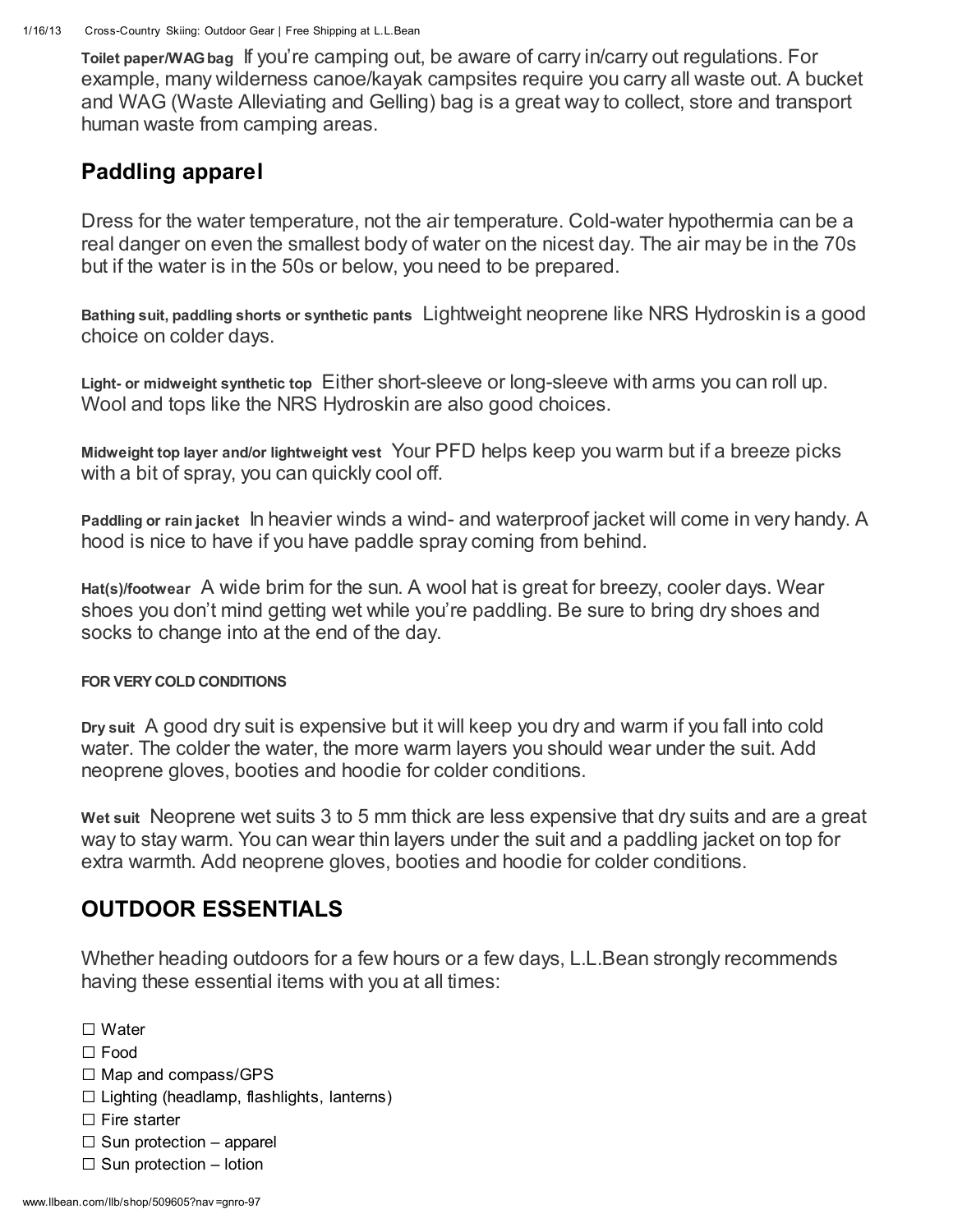- □ Sunglasses
- □ First aid kit
- $\square$  Men's warm clothing and rain gear
- $\square$  Women's warm clothing and rain gear
- □ Knife/multitool
- □ Cell phone
- □ Repair kit

Water Use these minimum guidelines to ensure you stay hydrated: one quart for a couple of hours, two quarts for four hours and four to six quarts for a daylong hike. Make sure you are well hydrated before your hike. Drink early and often. Bringing a water treatment system along to treat any water needed beyond two quarts will help save weight. All water found on the trail should be treated.

Food Next to staying hydrated, keeping "fueled" is crucial to safely enjoying your adventures. Regular small snacks keep your energy going throughout the day. Before heading out, eat foods that are rich in calories and that take a while to digest. On the trail, eat sports bars and gorp ("good old raisins and peanuts" &ndash often supplemented with chocolate) to provide quick energy throughout the day.

Map and compass/GPS Always carry a detailed topographic map of the area you are visiting. An updated trail guide or description will help you stay on the right trail. Your compass can be a simple dial style, although one with a base plate is quite helpful when using with the map. GPS units are helpful but you must know how to use your map and compass should the GPS fail. Always carry spare batteries for your GPS.

Lighting Always carry a headlamp on a hike in case you stay out longer than planned. Hiking in the dark without a light can be very dangerous. Always have spare batteries and a backup light. For the campsite, it's a good idea to have a lantern or flashight.

Fire starter kit This is necessary for starting your stove to cook or in an emergency when starting a fire is critical to stay warm. Your kit should include waterproof matches with striker in a waterproof container and fire starter such as candles or steel strikers that work when wet and produce a high-temperature spark. A small amount of tinder kept in a waterproof container is also helpful. Dryer lint, wax-soaked cotton balls and wood shavings are three examples of good tinder.

Sun protection – apparel Sun-blocking apparel is a convenient way to protect yourself from the sun. It won't wear off during the day like lotion. We offer a comprehensive assortment of sun blocking apparel, including hats, shirts and pants.

Sun protection – lotion Waterproof sunscreen is key. Apply before you head out and reapply a couple of times according to directions. SPF lip balm is also recommended.

Sunglasses Sunglasses and a brimmed hat will protect your eyes and help keep you comfortable.

First aid kit We offer several good first aid kits that pack small if you don't want to make your own. We recommend a supplemental blister kit with moleskin and blister-specific adhesive strips, as this is one of the more common outdoor issues. Also, make sure members of your